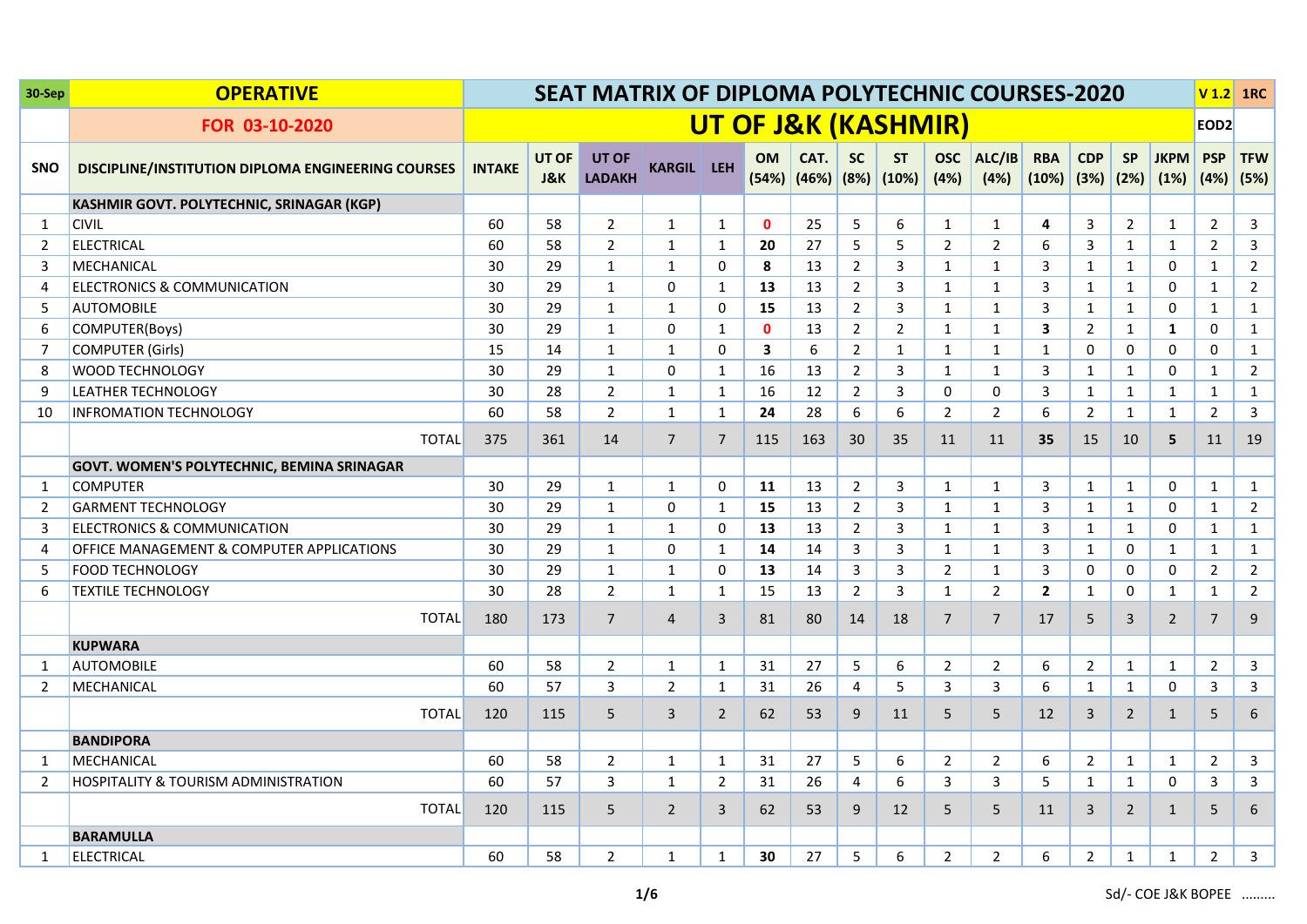| $\overline{2}$ | <b>ARCHITECTURAL ASSISTANTSHIP</b>           | 60   | 57   | 3              | $\overline{2}$ | $\mathbf{1}$   | 31           | 26           | 4              | 5            | $\mathbf{3}$   | $\overline{3}$ | 6            | $\mathbf{1}$   | $\mathbf{1}$   | $\Omega$     | $\mathbf{3}$   | $\mathbf{3}$   |
|----------------|----------------------------------------------|------|------|----------------|----------------|----------------|--------------|--------------|----------------|--------------|----------------|----------------|--------------|----------------|----------------|--------------|----------------|----------------|
|                | <b>TOTAL</b>                                 | 120  | 115  | 5              | 3              | $\overline{2}$ | 61           | 53           | 9              | 11           | 5              | 5              | 12           | $\mathbf{3}$   | $\overline{2}$ | $\mathbf{1}$ | 5              | 6              |
|                | <b>GANDERBAL</b>                             |      |      |                |                |                |              |              |                |              |                |                |              |                |                |              |                |                |
| 1              | <b>CIVIL</b>                                 | 60   | 58   | $\overline{2}$ | $\mathbf{1}$   | $\mathbf{1}$   | 21           | 27           | 5              | 6            | $\overline{2}$ | $\overline{2}$ | 6            | $\overline{2}$ | $\mathbf{1}$   | $\mathbf{1}$ | $\overline{2}$ | $\mathbf{3}$   |
| $\overline{2}$ | <b>ELECTRICAL</b>                            | 60   | 57   | $\mathbf{3}$   | $\mathbf{1}$   | $\overline{2}$ | 31           | 26           | $\overline{4}$ | 6            | $\mathbf{3}$   | 3              | 5            | $\mathbf{1}$   | $\mathbf{1}$   | $\mathbf 0$  | $\mathbf{3}$   | $\mathbf{3}$   |
|                | <b>TOTAL</b>                                 | 120  | 115  | 5              | $\overline{2}$ | $\mathbf{3}$   | 52           | 53           | 9              | 12           | 5              | 5              | 11           | $\mathbf{3}$   | $\overline{2}$ | $\mathbf{1}$ | 5              | 6              |
|                | <b>BUDGAM</b>                                |      |      |                |                |                |              |              |                |              |                |                |              |                |                |              |                |                |
| 1              | <b>CIVIL</b>                                 | 60   | 58   | $\overline{2}$ | $\mathbf{1}$   | $\mathbf{1}$   | 24           | 27           | 5              | 6            | $\overline{2}$ | $\overline{2}$ | 6            | $\overline{2}$ | $\mathbf{1}$   | $\mathbf{1}$ | $\overline{2}$ | 3              |
| 2              | MECHANICAL                                   | 60   | 57   | 3              | $\overline{2}$ | $\mathbf{1}$   | 31           | 26           | 4              | 5            | 3              | 3              | 6            | $\mathbf{1}$   | $\mathbf{1}$   | $\mathbf 0$  | 3              | $\mathbf{3}$   |
|                | <b>TOTAL</b>                                 | 120  | 115  | 5              | $\overline{3}$ | $\overline{2}$ | 55           | 53           | 9              | 11           | 5              | 5              | 12           | $\mathbf{3}$   | $\overline{2}$ | $\mathbf{1}$ | 5              | $\,6\,$        |
|                | <b>ANANTNAG</b>                              |      |      |                |                |                |              |              |                |              |                |                |              |                |                |              |                |                |
| 1              | <b>CIVIL</b>                                 | 60   | 58   | $\overline{2}$ | $\mathbf{1}$   | $\mathbf{1}$   | 13           | 27           | 5              | 6            | $\overline{2}$ | $\overline{2}$ | 6            | $\overline{2}$ | $\mathbf{1}$   | $\mathbf{1}$ | $\overline{2}$ | $\mathbf{3}$   |
| $\overline{2}$ | <b>COMPUTER</b>                              | 60   | 57   | $\mathbf{3}$   | $\mathbf{1}$   | $\overline{2}$ | 24           | 26           | 4              | 6            | 3              | 3              | 5            | $\mathbf{1}$   | $\mathbf{1}$   | $\mathbf 0$  | $\mathbf{3}$   | $\mathbf{3}$   |
|                | <b>TOTAL</b>                                 | 120  | 115  | 5              | $\overline{2}$ | 3              | 37           | 53           | 9              | 12           | 5              | 5              | 11           | 3              | $\overline{2}$ | $\mathbf{1}$ | 5              | $\,6\,$        |
|                | <b>SHOPIAN</b>                               |      |      |                |                |                |              |              |                |              |                |                |              |                |                |              |                |                |
| 1              | <b>ELECTRONICS &amp; COMMUNICATION</b>       | 60   | 58   | $\overline{2}$ | $\mathbf{1}$   | $\mathbf{1}$   | 28           | 27           | 5              | 6            | $\overline{2}$ | $\overline{2}$ | 6            | $\overline{2}$ | $\mathbf{1}$   | $\mathbf{1}$ | $\overline{2}$ | 3              |
| $\overline{2}$ | <b>INSTRUMENTATION &amp; CONTROL</b>         | 60   | 57   | $\mathbf{3}$   | $\overline{2}$ | $\mathbf{1}$   | 30           | 26           | 4              | 5            | $\mathbf{3}$   | 3              | 6            | $\mathbf{1}$   | $\mathbf{1}$   | $\mathbf{0}$ | 3              | $\mathbf{3}$   |
|                | <b>TOTAL</b>                                 | 120  | 115  | 5              | $\overline{3}$ | $\overline{2}$ | 58           | 53           | 9              | 11           | 5              | 5              | 12           | 3              | $\overline{2}$ | $\mathbf{1}$ | 5              | 6              |
|                | <b>KULGAM</b>                                |      |      |                |                |                |              |              |                |              |                |                |              |                |                |              |                |                |
| 1              | <b>CIVIL</b>                                 | 60   | 58   | $\overline{2}$ | $\mathbf{1}$   | $\mathbf{1}$   | 30           | 27           | 5              | 6            | $\overline{2}$ | $\overline{2}$ | 6            | $\overline{2}$ | $\mathbf{1}$   | $\mathbf{1}$ | $\overline{2}$ | $\mathbf{3}$   |
| $\overline{2}$ | <b>ELECTRICAL</b>                            | 60   | 57   | $\overline{3}$ | $\mathbf{1}$   | $\overline{2}$ | 30           | 26           | 4              | 6            | 3              | 3              | 5            | $\mathbf{1}$   | $\mathbf{1}$   | $\mathbf 0$  | 3              | $\overline{3}$ |
|                | <b>TOTAL</b>                                 | 120  | 115  | 5              | $\overline{2}$ | $\mathbf{3}$   | 60           | 53           | 9              | 12           | 5              | 5              | 11           | $\mathbf{3}$   | $\overline{2}$ | $\mathbf{1}$ | 5              | 6              |
|                | (KASHMIR) TOTAL (GOVT.)                      | 1515 | 1454 | 61             | 31             | 30             | 643          | 667          | 116            | 145          | 58             | 58             | 144          | 44             | 29             | 15           | 58             | 76             |
|                | SSM POLYTECHNIC, PARIHASPORA PATTAN, KASHMIR |      |      |                |                |                |              |              |                |              |                |                |              |                |                |              |                |                |
| 1              | <b>CIVIL</b>                                 | 51   | 50   |                |                |                |              |              |                |              |                |                |              |                |                |              |                | 3              |
| 2              | <b>ELECTRICAL</b>                            | 51   | 51   |                |                |                |              |              |                |              |                |                |              |                |                |              |                | 3              |
| 3              | MECHANICAL                                   | 51   | 51   |                |                |                |              |              |                |              |                |                |              |                |                |              |                | $\mathbf{3}$   |
| 4              | <b>ELECTRONICS &amp; COMMUNICATION</b>       | 51   | 51   |                |                |                |              |              |                |              |                |                |              |                |                |              |                | 3              |
| 5              | <b>COMPUTER</b>                              | 26   | 26   |                |                |                |              |              |                |              |                |                |              |                |                |              |                | $\overline{2}$ |
| 6              | <b>INFROMATION TECHNOLOGY</b>                | 26   | 26   |                |                |                |              |              |                |              |                |                |              |                |                |              |                | $\mathbf{1}$   |
|                | <b>TOTAL</b>                                 | 256  | 255  | $\mathbf{0}$   | $\mathbf{0}$   | $\mathbf{0}$   | $\mathbf{0}$ | $\mathbf{0}$ | $\mathbf{0}$   | $\mathbf{0}$ | $\mathbf 0$    | 0              | $\mathbf{0}$ | $\mathbf 0$    | $\mathbf{0}$   | $\mathbf{0}$ | $\mathbf{0}$   | 15             |
|                | KITE POLYTECHNIC, WAVOOSA RANGRETH, KASHMIR  |      |      |                |                |                |              |              |                |              |                |                |              |                |                |              |                |                |
| $\mathbf{1}$   | <b>CIVIL</b>                                 | 46   | 45   |                |                |                |              |              |                |              |                |                |              |                |                |              |                | $\mathbf{3}$   |
|                |                                              |      |      |                |                |                |              |              |                |              |                |                |              |                |                |              |                |                |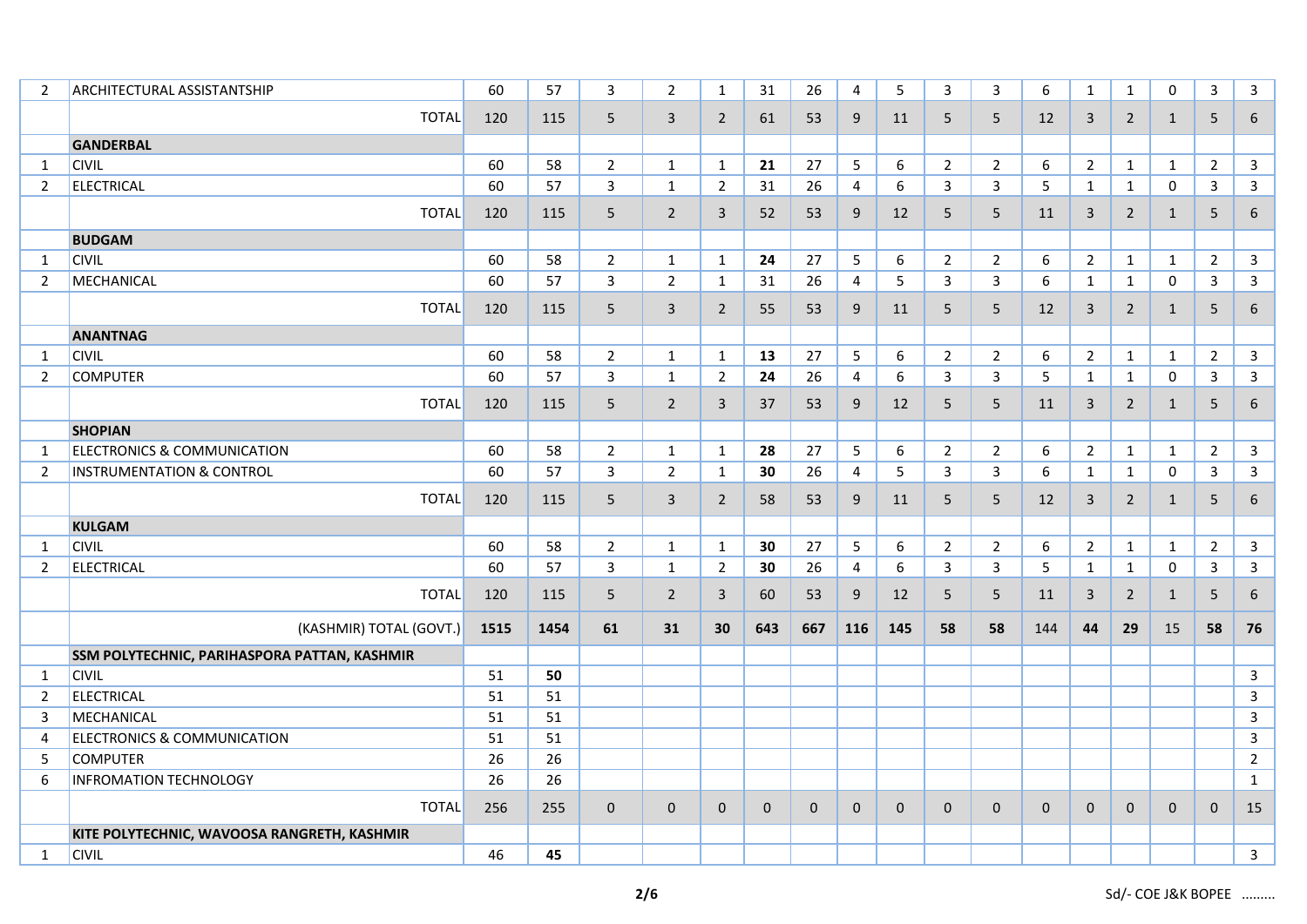| 2              | <b>ELECTRICAL</b>                                                  | 46            | 46                      |                               |                   |                |                              |              |                |                                             |                    |                |                                  |                |              |                     |                           | $\overline{3}$ |
|----------------|--------------------------------------------------------------------|---------------|-------------------------|-------------------------------|-------------------|----------------|------------------------------|--------------|----------------|---------------------------------------------|--------------------|----------------|----------------------------------|----------------|--------------|---------------------|---------------------------|----------------|
| 3              | MECHANICAL                                                         | 46            | 46                      |                               |                   |                |                              |              |                |                                             |                    |                |                                  |                |              |                     |                           | $\overline{2}$ |
| 4              | <b>ELECTRONICS &amp; COMMUNICATION</b>                             | 31            | 31                      |                               |                   |                |                              |              |                |                                             |                    |                |                                  |                |              |                     |                           | $\overline{2}$ |
| 5              | <b>COMPUTER</b>                                                    | 31            | 31                      |                               |                   |                |                              |              |                |                                             |                    |                |                                  |                |              |                     |                           | $\overline{2}$ |
|                | <b>TOTAL</b>                                                       | 200           | 199                     | $\Omega$                      | $\Omega$          | $\Omega$       | $\mathbf 0$                  | $\Omega$     | $\mathbf{0}$   | $\mathbf{0}$                                | $\mathbf{0}$       | $\mathbf{0}$   | $\mathbf{0}$                     | $\mathbf{0}$   | $\mathbf{0}$ | $\Omega$            | $\mathbf{0}$              | 12             |
|                | MASTERPRO INSTITUTE OF TECHNOLOGY, NOWGAM,<br><b>SRINAGAR</b>      |               |                         |                               |                   |                |                              |              |                |                                             |                    |                |                                  |                |              |                     |                           |                |
| 1              | <b>CIVIL</b>                                                       | 138           | 138                     |                               |                   |                |                              |              |                |                                             |                    |                |                                  |                |              |                     |                           | 8              |
| $\overline{2}$ | <b>ELECTRICAL</b>                                                  | 46            | 46                      |                               |                   |                |                              |              |                |                                             |                    |                |                                  |                |              |                     |                           | 3              |
| 3              | MECHANICAL                                                         | 31            | 31                      |                               |                   |                |                              |              |                |                                             |                    |                |                                  |                |              |                     |                           | $\overline{2}$ |
| $\overline{4}$ | <b>ELECTRONICS &amp; COMMUNICATION</b>                             | 46            | 46                      |                               |                   |                |                              |              |                |                                             |                    |                |                                  |                |              |                     |                           | $\overline{2}$ |
| 5              | <b>COMPUTER</b>                                                    | 31            | 31                      |                               |                   |                |                              |              |                |                                             |                    |                |                                  |                |              |                     |                           | $\overline{2}$ |
|                | <b>TOTAL</b>                                                       | 292           | 292                     | $\Omega$                      | $\Omega$          | $\Omega$       | $\Omega$                     | $\Omega$     | $\mathbf{0}$   | 0                                           | $\mathbf 0$        | $\mathbf 0$    | $\mathbf 0$                      | $\mathbf{0}$   | $\mathbf 0$  | $\Omega$            | $\mathbf 0$               | 17             |
|                | ROYAL POLYTECHNIC, GOGJI BAGH, SRINAGAR                            |               |                         |                               |                   |                |                              |              |                |                                             |                    |                |                                  |                |              |                     |                           |                |
| 1              | <b>COMPUTER</b>                                                    | 31            | 31                      |                               |                   |                |                              |              |                |                                             |                    |                |                                  |                |              |                     |                           | $\overline{2}$ |
| 2              | <b>CIVIL (PHE)</b>                                                 | 31            | 31                      |                               |                   |                |                              |              |                |                                             |                    |                |                                  |                |              |                     |                           | $\overline{2}$ |
| 3              | <b>MEDICAL ELECTRONICS</b>                                         | 31            | 31                      |                               |                   |                |                              |              |                |                                             |                    |                |                                  |                |              |                     |                           | $\overline{2}$ |
| 4              | QUANTITY SURVEYING & CONSTRUCTION MANAGEMENT                       | 31            | 31                      |                               |                   |                |                              |              |                |                                             |                    |                |                                  |                |              |                     |                           | $\mathbf{1}$   |
|                | <b>TOTAL</b>                                                       | 124           | 124                     | 0                             | $\mathbf 0$       | $\mathbf 0$    | $\mathbf 0$                  | $\mathbf{0}$ | $\mathbf 0$    | $\mathbf{0}$                                | $\mathbf 0$        | $\mathbf 0$    | $\mathbf 0$                      | $\mathbf 0$    | $\mathbf 0$  | $\mathbf 0$         | $\mathbf 0$               | $\overline{7}$ |
|                | (KASHMIR) TOTAL (PVT.)                                             | 872           | 870                     | $\Omega$                      | $\mathbf{0}$      | $\mathbf{0}$   | $\mathbf 0$                  | $\Omega$     | $\mathbf{0}$   | $\Omega$                                    | $\mathbf{0}$       | $\mathbf{0}$   | $\mathbf{0}$                     | $\Omega$       | $\mathbf{0}$ | $\Omega$            | $\mathbf{0}$              | 51             |
|                | (KASHMIR) TOTAL (GOVT+PVT)                                         | 2387          | 2324                    | 61                            | 31                | 30             | 643                          | 667          | 116            | 145                                         | 58                 | 58             | 144                              | 44             | 29           | 15                  | 58                        | 127            |
|                |                                                                    |               |                         |                               |                   |                | <b>UT OF J&amp;K (JAMMU)</b> |              |                |                                             |                    |                |                                  |                |              |                     |                           |                |
| <b>SNO</b>     | <b>DISCIPLINE/INSTITUTION DIPLOMA ENGINEERING COURSES</b>          | <b>INTAKE</b> | UT OF<br><b>J&amp;K</b> | <b>UT OF</b><br><b>LADAKH</b> | <b>KARGIL LEH</b> |                | <b>OM</b>                    | CAT.         | <b>SC</b>      | <b>ST</b><br>$(54%)$ $(46%)$ $(8%)$ $(10%)$ | <b>OSC</b><br>(4%) | ALC/IB<br>(4%) | <b>RBA</b><br>$(10\%)$ (3%) (2%) | <b>CDP</b>     | <b>SP</b>    | <b>JKPM</b><br>(1%) | <b>PSP</b><br>$(4%)$ (5%) | <b>TFW</b>     |
|                | BABA GHULAM SHAH BADSHAH, UNIVERSITY, RAJOURI,<br><b>JAMMU</b>     |               |                         |                               |                   |                |                              |              |                |                                             |                    |                |                                  |                |              |                     |                           |                |
| 1              | <b>CIVIL</b>                                                       | 40            | 38                      | $\overline{2}$                | 1                 | $\mathbf{1}$   | 16                           | 17           | $\mathbf{3}$   | $\overline{4}$                              | $\mathbf{1}$       | $\overline{2}$ | $\overline{4}$                   | $\mathbf{1}$   | $\mathbf{1}$ | 0                   | $\mathbf{1}$              | $\mathbf{3}$   |
| $\overline{2}$ | <b>ELECTRICAL</b>                                                  | 40            | 38                      | $\overline{2}$                | $\mathbf{1}$      | $\mathbf{1}$   | 21                           | 17           | 3              | 4                                           | $\overline{2}$     | $\mathbf{1}$   | 3                                | $\mathbf{1}$   | 1            | $\mathbf{1}$        | $\mathbf{1}$              | $\mathbf{3}$   |
| 3              | MECHANICAL                                                         | 40            | 39                      | $\mathbf{1}$                  | $\mathbf{1}$      | 0              | 21                           | 18           | 4              | 3                                           | $\mathbf{1}$       | $\mathbf{1}$   | 3                                | $2^{\circ}$    | $\mathbf{1}$ | $\mathbf{1}$        | $\overline{2}$            | $\mathbf{3}$   |
| 4              | ELECTRONICS & COMMUNICATION                                        | 40            | 39                      | $\mathbf{1}$                  | $\Omega$          | $\mathbf{1}$   | 21                           | 18           | $\overline{4}$ | 3                                           | $\mathbf{1}$       | $\mathbf{1}$   | $\overline{4}$                   | $\overline{2}$ | $\mathbf{1}$ | 0                   | $\overline{2}$            | $\mathbf{3}$   |
|                | <b>TOTAL</b>                                                       | 160           | 154                     | 6                             | 3                 | $\overline{3}$ | 79                           | 70           | 14             | 14                                          | 5                  | 5              | 14                               | 6              | 4            | $\overline{2}$      | $6\phantom{1}$            | 12             |
|                | <b>GOVERNEMENT BOYS POLYTECHNIC, BIKRAM CHOWK,</b><br><b>JAMMU</b> |               |                         |                               |                   |                |                              |              |                |                                             |                    |                |                                  |                |              |                     |                           |                |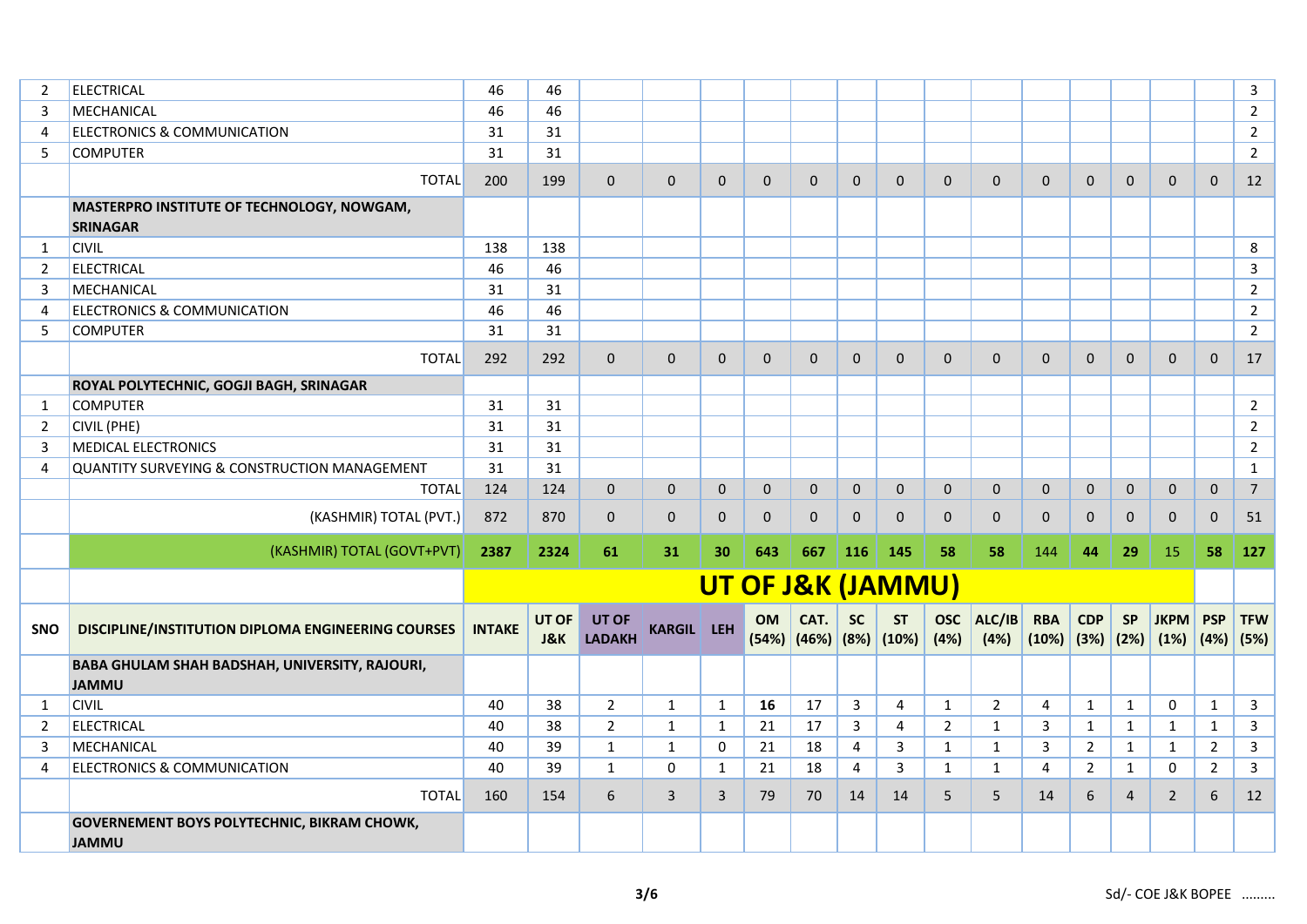| 1              | <b>CIVIL</b>                             | 45  | 43  | 1              | $\mathbf{0}$   | $\mathbf{1}$   | $\mathbf{0}$            | 16             | $\mathbf{1}$   | 4              | $\overline{2}$ | $\overline{2}$ | 3              | $\mathbf{1}$   | $\mathbf{1}$   | $\mathbf 0$    | $\overline{2}$ | $\overline{2}$          |
|----------------|------------------------------------------|-----|-----|----------------|----------------|----------------|-------------------------|----------------|----------------|----------------|----------------|----------------|----------------|----------------|----------------|----------------|----------------|-------------------------|
| 2              | <b>ELECTRICAL</b>                        | 45  | 43  | $\mathbf{1}$   | $\mathbf{0}$   | $\mathbf{1}$   | 4                       | 20             | 3              | 4              | $\overline{2}$ | $\overline{2}$ | $\overline{4}$ | $\mathbf{1}$   | $\mathbf{1}$   | $\mathbf{1}$   | $\overline{2}$ | $2^{\circ}$             |
| 3              | <b>MECHANICAL</b>                        | 45  | 43  | $\overline{2}$ | $\mathbf{1}$   | $\mathbf{1}$   | 10                      | 20             | 3              | 4              | $\overline{2}$ | $\overline{2}$ | $\overline{4}$ | $\mathbf{1}$   | $\mathbf{1}$   | $\mathbf{1}$   | $\overline{2}$ | $2^{\circ}$             |
| $\overline{4}$ | <b>AUTOMOBILE</b>                        | 35  | 34  | $\mathbf{1}$   | $\mathbf{1}$   | $\Omega$       | 15                      | 16             | 3              | $\overline{4}$ | $\mathbf{1}$   | $\mathbf{1}$   | $\overline{4}$ | $\mathbf{1}$   | $\mathbf 0$    | $\mathbf{1}$   | $\mathbf{1}$   | $\overline{2}$          |
| 5              | <b>ARCHITECTURAL ASSISTANTSHIP</b>       | 30  | 29  | 1              | $\Omega$       | $\mathbf{1}$   | 11                      | 13             | $2^{\circ}$    | 3              | $\mathbf{1}$   | $\mathbf{1}$   | 3              | $\mathbf{1}$   | $\mathbf{1}$   | $\mathbf 0$    | $\mathbf{1}$   | $\overline{2}$          |
| 6              | <b>COMPUTER</b>                          | 35  | 34  | $\mathbf{1}$   | $\mathbf{1}$   | $\mathbf 0$    | $\mathbf{0}$            | 16             | $\mathbf{3}$   | 4              | $\mathbf{1}$   | $\mathbf{1}$   | $\overline{4}$ | $\mathbf{1}$   | $\mathbf{1}$   | $\mathbf 0$    | $\mathbf{1}$   | $\overline{2}$          |
| $\overline{7}$ | <b>TRAVEL &amp; TOURISM (Boys)</b>       | 30  | 29  | 1              | $\Omega$       | $\mathbf{1}$   | 15                      | 13             | $2^{\circ}$    | 3              | $\mathbf{1}$   | $\mathbf{1}$   | 3              | $\mathbf{1}$   | $\mathbf{1}$   | $\mathbf 0$    | $\mathbf{1}$   | $\mathbf{1}$            |
| 8              | <b>TRAVEL &amp; TOURISM (Girls)</b>      | 15  | 14  | $\mathbf{1}$   | $\mathbf{1}$   | $\mathbf 0$    | $\overline{\mathbf{z}}$ | 6              | $\mathbf{1}$   | $\mathbf{1}$   | $\mathbf{1}$   | $\mathbf{1}$   | $\mathbf{1}$   | $\mathbf 0$    | $\mathbf 0$    | $\mathbf 0$    | $\mathbf{1}$   | $\mathbf{1}$            |
| 9              | <b>INSTRUMENTATION &amp; CONTROL</b>     | 30  | 29  | $\mathbf{1}$   | $\Omega$       | $\mathbf{1}$   | 15                      | 13             | $2^{\circ}$    | 3              | $\mathbf{1}$   | $\mathbf{1}$   | 3              | $\mathbf{1}$   | $\mathbf{1}$   | $\mathbf 0$    | $\mathbf{1}$   | $2^{\circ}$             |
| 10             | <b>INFORMATION TECHNOLOGY</b>            | 60  | 57  | 3              | $\overline{2}$ | $\mathbf{1}$   | 25                      | 26             | 5              | 6              | $\overline{2}$ | $\overline{2}$ | 6              | 3              | $\mathbf 0$    | $\mathbf{1}$   | $\mathbf{1}$   | 3                       |
|                | <b>TOTAL</b>                             | 370 | 355 | 13             | 6              | $\overline{7}$ | 102                     | 159            | 25             | 36             | 14             | 14             | 35             | 11             | $\overline{7}$ | $\overline{4}$ | 13             | 19                      |
|                | WOMEN'S POLYTECHNIC, SHIV NAGAR, JAMMU   |     |     |                |                |                |                         |                |                |                |                |                |                |                |                |                |                |                         |
| 1              | <b>ELECTRONICS &amp; COMMUNICATION</b>   | 30  | 29  | $\mathbf{1}$   | $\mathbf{1}$   | 0              | 14                      | 13             | $\overline{2}$ | $\mathbf{3}$   | $\mathbf{1}$   | $\mathbf{1}$   | 3              | $\mathbf{1}$   | $\mathbf{1}$   | 0              | $\mathbf{1}$   | $\overline{2}$          |
| $\overline{2}$ | OFFICE MANAGEMENT & COMPUTER APPLICATION | 15  | 14  | $\mathbf{1}$   | 0              | $\mathbf{1}$   | $\overline{\mathbf{z}}$ | 6              | $\mathbf{1}$   | $\mathbf{1}$   | $\mathbf{1}$   | $\mathbf{1}$   | $\mathbf{1}$   | 0              | 0              | $\mathbf 0$    | $\mathbf{1}$   | $\mathbf{1}$            |
| 3              | <b>COMPUTER</b>                          | 30  | 29  | $\mathbf{1}$   | $\mathbf{1}$   | 0              | 10                      | 14             | $\mathbf{3}$   | 3              | $\mathbf{1}$   | $\mathbf{1}$   | 3              | $\mathbf{1}$   | $\mathbf{1}$   | $\mathbf{1}$   | 0              | $\overline{2}$          |
| 4              | <b>TEXTILE DESIGNING</b>                 | 15  | 15  | 0              | 0              | 0              | 8                       | $\overline{7}$ | $\mathbf{1}$   | $\overline{2}$ | 0              | 0              | $\overline{2}$ | $\mathbf{1}$   | 0              | $\mathbf 0$    | $\mathbf{1}$   | 0                       |
|                | <b>TOTAL</b>                             | 90  | 87  | $\overline{3}$ | $\overline{2}$ | $\mathbf{1}$   | 39                      | 40             | $7^{\circ}$    | 9              | $\overline{3}$ | 3              | 9              | $\overline{3}$ | $\overline{2}$ | $\mathbf{1}$   | $\mathbf{3}$   | 5                       |
|                | <b>REASI</b>                             |     |     |                |                |                |                         |                |                |                |                |                |                | 3              |                |                |                |                         |
| 1              | <b>COMPUTER</b>                          | 60  | 58  | $\overline{2}$ | $\mathbf{1}$   | $\mathbf{1}$   | 31                      | 27             | 5              | 6              | $\overline{2}$ | $\overline{2}$ | 6              | $\overline{2}$ | $\mathbf{1}$   | $\mathbf{1}$   | $\overline{2}$ | $\mathbf{3}$            |
| $\overline{2}$ | <b>ELECTRICAL</b>                        | 60  | 57  | 3              | $\overline{2}$ | $\mathbf{1}$   | 31                      | 26             | $\overline{4}$ | 5              | 3              | $\overline{3}$ | 6              | $\mathbf{1}$   | $\mathbf{1}$   | $\mathbf 0$    | $\mathbf{3}$   | $\overline{\mathbf{3}}$ |
|                | <b>TOTAL</b>                             | 120 | 115 | 5              | $\overline{3}$ | $\overline{2}$ | 62                      | 53             | 9              | 11             | 5              | 5              | 12             | $\overline{3}$ | $\overline{2}$ | $\mathbf{1}$   | 5              | 6                       |
|                | <b>POONCH</b>                            |     |     |                |                |                |                         |                |                |                |                |                |                |                |                |                |                |                         |
| 1              | <b>ELECTRICAL</b>                        | 60  | 58  | $\overline{2}$ | $\mathbf{1}$   | $\mathbf{1}$   | 31                      | 27             | 5              | 6              | $\overline{2}$ | $\overline{2}$ | 6              | $\overline{2}$ | $\mathbf{1}$   | $\mathbf{1}$   | $\overline{2}$ | $\mathbf{3}$            |
| $\overline{2}$ | ELECTRONICS & COMMUNICATION              | 60  | 57  | $\overline{3}$ | $\mathbf{1}$   | $\overline{2}$ | 31                      | 26             | $\overline{4}$ | 6              | 3              | 3              | 5              | $\mathbf{1}$   | $\mathbf{1}$   | $\mathbf 0$    | 3              | $\mathbf{3}$            |
|                | <b>TOTAL</b>                             | 120 | 115 | 5              | $\overline{2}$ | $\mathbf{3}$   | 62                      | 53             | 9              | 12             | 5              | 5              | 11             | 3              | $\overline{2}$ | $\mathbf{1}$   | $5\phantom{.}$ | 6                       |
|                | <b>KATHUA</b>                            |     |     |                |                |                |                         |                |                |                |                |                |                |                |                |                |                |                         |
| 1              | <b>INSTRUMENTATION &amp; CONTROL</b>     | 30  | 29  | $\mathbf{1}$   | $\mathbf{1}$   | 0              | 16                      | 13             | $\overline{2}$ | 3              | $\mathbf{1}$   | $\mathbf{1}$   | 3              | $\mathbf{1}$   | $\mathbf{1}$   | 0              | $\mathbf{1}$   | $2^{\circ}$             |
| $\overline{2}$ | MECHANICAL                               | 60  | 57  | 3              | $\mathbf{1}$   | $\overline{2}$ | 29                      | 27             | 5              | 6              | $\overline{2}$ | $\overline{2}$ | 6              | $\overline{2}$ | $\mathbf{1}$   | $\mathbf{1}$   | $\overline{2}$ | $\mathbf{3}$            |
|                | <b>TOTAL</b>                             | 90  | 86  | $\overline{4}$ | $\overline{2}$ | $\overline{2}$ | 45                      | 40             | $\overline{7}$ | 9              | 3              | 3              | 9              | 3              | $\overline{2}$ | $\mathbf{1}$   | $\mathbf{3}$   | 5                       |
|                | <b>SAMBA</b>                             |     |     |                |                |                |                         |                |                |                |                |                |                |                |                |                |                |                         |
| 1              | <b>CIVIL</b>                             | 60  | 58  | $\overline{2}$ | $\mathbf{1}$   | $\mathbf{1}$   | 31                      | 27             | 5              | 6              | $\overline{2}$ | $\overline{2}$ | 6              | $\overline{2}$ | $\mathbf{1}$   | $\mathbf{1}$   | $\overline{2}$ | 3 <sup>1</sup>          |
| $\overline{2}$ | <b>AUTOMOBILE</b>                        | 60  | 57  | 3              | $\mathbf{1}$   | $\overline{2}$ | 31                      | 26             | $\overline{4}$ | 5              | 3              | 3              | 6              | 1              | $\mathbf{1}$   | $\mathbf 0$    | 3              | 3 <sup>1</sup>          |
|                | <b>TOTAL</b>                             | 120 | 115 | 5              | $\overline{2}$ | $\overline{3}$ | 62                      | 53             | 9              | 11             | 5              | 5              | 12             | $\overline{3}$ | $\overline{2}$ | $\mathbf{1}$   | 5              | 6                       |
|                | <b>UDHAMPUR</b>                          |     |     |                |                |                |                         |                |                |                |                |                |                |                |                |                |                |                         |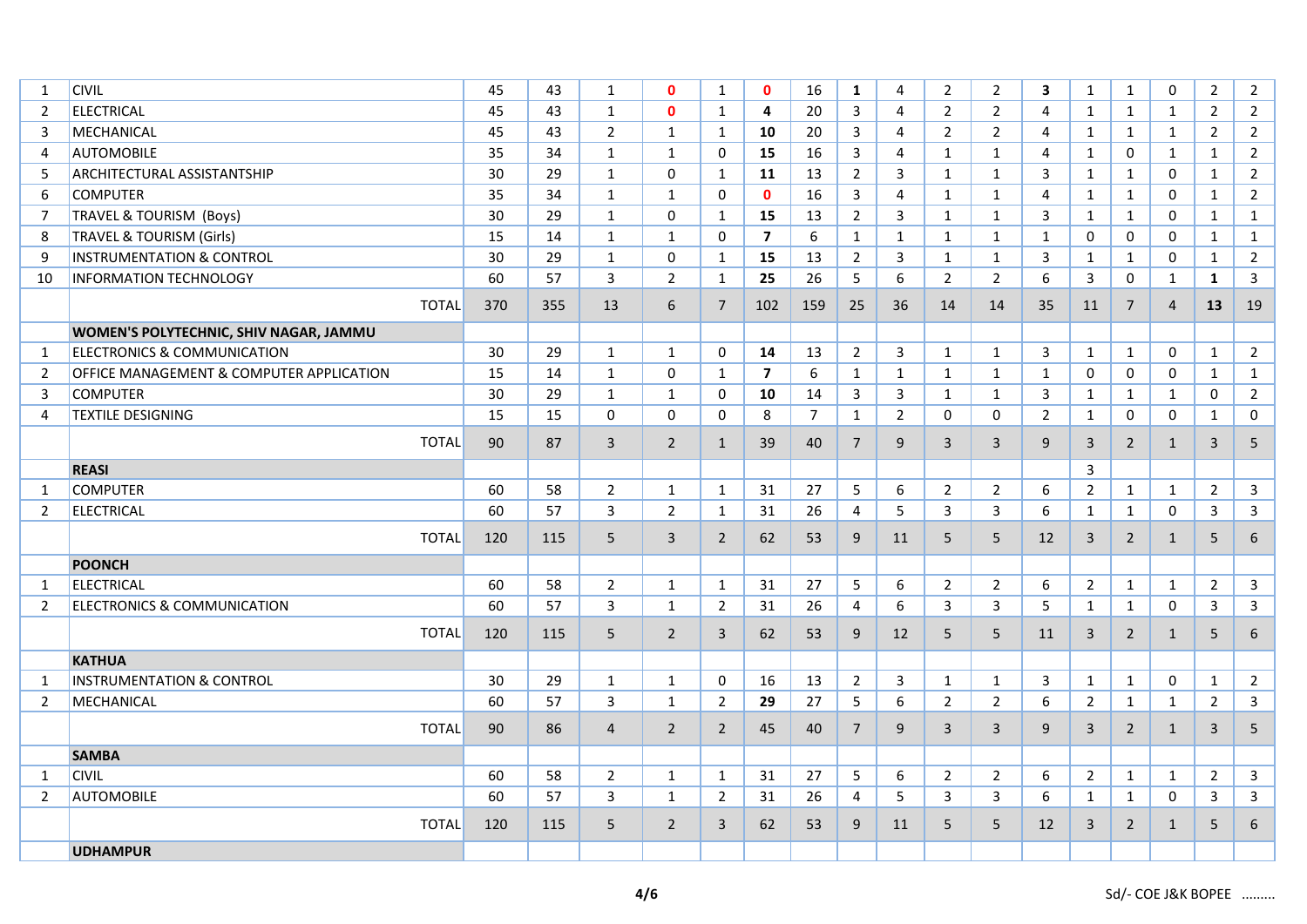| 1              | <b>CIVIL</b>                           | 60   | 58   | $\overline{2}$ | $\mathbf{1}$   | $\mathbf{1}$   | 30           | 27           | 5              | 6                | $\overline{2}$ | $\overline{2}$  | 6            | $\overline{2}$ | $\mathbf{1}$   | $\mathbf{1}$ | $\overline{2}$  | 3                |
|----------------|----------------------------------------|------|------|----------------|----------------|----------------|--------------|--------------|----------------|------------------|----------------|-----------------|--------------|----------------|----------------|--------------|-----------------|------------------|
| $\overline{2}$ | <b>AUTOMOBILE</b>                      | 60   | 57   | 3              | $\overline{2}$ | 1              | 31           | 26           | 4              | 6                | 3              | 3               | 5            | $\mathbf{1}$   | $\mathbf{1}$   | 0            | 3               | 3                |
|                | <b>TOTAL</b>                           | 120  | 115  | 5              | 3              | $\overline{2}$ | 61           | 53           | 9              | 12               | 5              | 5               | 11           | 3              | $\overline{2}$ | $\mathbf{1}$ | 5               | 6                |
|                | <b>RAMBAN</b>                          |      |      |                |                |                |              |              |                |                  |                |                 |              |                |                |              |                 |                  |
| $\mathbf{1}$   | <b>ELECTRICAL</b>                      | 60   | 58   | $\overline{2}$ | $\mathbf{1}$   | $\mathbf{1}$   | 31           | 27           | 5              | $\boldsymbol{6}$ | $\overline{2}$ | $\overline{2}$  | 6            | $2^{\circ}$    | $\mathbf{1}$   | $\mathbf{1}$ | $\overline{2}$  | $\mathsf{3}$     |
| $\overline{2}$ | <b>ELECTRONICS &amp; COMMUNICATION</b> | 60   | 57   | 3              | $\mathbf{1}$   | $\overline{2}$ | 31           | 26           | 4              | 5                | 3              | $\mathbf{3}$    | 6            | $\mathbf{1}$   | $\mathbf{1}$   | $\mathbf 0$  | 3               | $\mathbf{3}$     |
|                | <b>TOTAL</b>                           | 120  | 115  | 5              | $\overline{2}$ | $\mathsf{3}$   | 62           | 53           | 9              | 11               | 5              | $5\phantom{.0}$ | 12           | 3              | $\overline{2}$ | $\mathbf{1}$ | 5               | $\boldsymbol{6}$ |
|                | <b>DODA</b>                            |      |      |                |                |                |              |              |                |                  |                |                 |              |                |                |              |                 |                  |
| 1              | <b>CIVIL</b>                           | 60   | 58   | $\overline{2}$ | $\mathbf{1}$   | $\mathbf{1}$   | 29           | 27           | 5              | 6                | $\overline{2}$ | $\overline{2}$  | 6            | $2^{\circ}$    | $\mathbf{1}$   | $\mathbf{1}$ | $\overline{2}$  | $\mathbf{3}$     |
| $\overline{2}$ | <b>MODERN OFFICE PRACTICE</b>          | 30   | 29   | 1              | $\mathbf 0$    | 1              | 16           | 13           | $\overline{2}$ | 3                | $\mathbf{1}$   | $\mathbf{1}$    | 3            | $\mathbf{1}$   | $\mathbf{1}$   | 0            | $\mathbf{1}$    | $\overline{2}$   |
|                | <b>TOTAL</b>                           | 90   | 87   | 3              | $\mathbf{1}$   | $\overline{2}$ | 45           | 40           | $7^{\circ}$    | 9                | 3              | $\mathbf{3}$    | 9            | 3              | $\overline{2}$ | 1            | $\mathbf{3}$    | 5                |
|                | <b>KISHTWAR</b>                        |      |      |                |                |                |              |              |                |                  |                |                 |              |                |                |              |                 |                  |
| $\mathbf{1}$   | <b>CIVIL</b>                           | 60   | 58   | $\overline{2}$ | $\mathbf{1}$   | $\mathbf{1}$   | 30           | 27           | $5\phantom{.}$ | 6                | $\overline{2}$ | $\overline{2}$  | 6            | $2^{\circ}$    | $\mathbf{1}$   | $\mathbf{1}$ | $\overline{2}$  | $\mathbf{3}$     |
| $\overline{2}$ | ELECTRICAL                             | 60   | 57   | $\mathbf{3}$   | $\mathbf{1}$   | $\overline{2}$ | 31           | 26           | 4              | 6                | 3              | $\mathbf{3}$    | 5            | $\mathbf{1}$   | $\mathbf{1}$   | $\mathsf{O}$ | $\mathbf{3}$    | $\mathbf{3}$     |
|                | <b>TOTAL</b>                           | 120  | 115  | 5              | $\overline{2}$ | 3              | 61           | 53           | 9              | 12               | 5              | $5\phantom{.0}$ | 11           | 3              | $\overline{2}$ | $\mathbf{1}$ | $5\phantom{.0}$ | 6                |
|                | (JAMMU) TOTAL (GOVT.)                  | 1520 | 1459 | 59             | 28             | 31             | 680          | 667          | 114            | 146              | 58             | 58              | 145          | 44             | 29             | 15           | 58              | 82               |
|                | <b>NITS</b>                            |      |      |                |                |                |              |              |                |                  |                |                 |              |                |                |              |                 |                  |
| 1              | <b>CIVIL</b>                           | 153  | 153  |                |                |                |              |              |                |                  |                |                 |              |                |                |              |                 | $\boldsymbol{9}$ |
| $\overline{2}$ | <b>ELECTRICAL</b>                      | 51   | 51   |                |                |                |              |              |                |                  |                |                 |              |                |                |              |                 | $\overline{3}$   |
| 3              | MECHANICAL                             | 51   | 51   |                |                |                |              |              |                |                  |                |                 |              |                |                |              |                 | $\overline{3}$   |
| $\overline{4}$ | <b>ELECTRONICS &amp; COMMUNICATION</b> | 51   | 51   |                |                |                |              |              |                |                  |                |                 |              |                |                |              |                 | $\mathbf{3}$     |
| 5              | <b>COMPUTER</b>                        | 51   | 51   |                |                |                |              |              |                |                  |                |                 |              |                |                |              |                 | $\overline{3}$   |
|                | <b>TOTAL</b>                           | 357  | 357  | $\mathbf 0$    | $\mathbf 0$    | $\mathbf{0}$   | $\mathbf 0$  | $\mathbf{0}$ | $\mathbf{0}$   | $\mathbf 0$      | $\mathbf{0}$   | $\mathbf 0$     | $\mathbf 0$  | $\mathbf{0}$   | $\mathbf{0}$   | $\mathbf{0}$ | $\mathbf 0$     | 21               |
|                | <b>IECS</b>                            |      |      |                |                |                |              |              |                |                  |                |                 |              |                |                |              |                 |                  |
| 1              | <b>CIVIL</b>                           | 77   | 77   |                |                |                |              |              |                |                  |                |                 |              |                |                |              |                 | 4                |
| 2              | <b>ELECTRICAL</b>                      | 51   | 51   |                |                |                |              |              |                |                  |                |                 |              |                |                |              |                 | $\mathsf{3}$     |
| 3              | MECHANICAL                             | 51   | 51   |                |                |                |              |              |                |                  |                |                 |              |                |                |              |                 | $\overline{3}$   |
| $\overline{4}$ | <b>ELECTRONICS &amp; COMMUNICATION</b> | 26   | 26   |                |                |                |              |              |                |                  |                |                 |              |                |                |              |                 | $\overline{2}$   |
| 5              | <b>COMPUTER</b>                        | 51   | 51   |                |                |                |              |              |                |                  |                |                 |              |                |                |              |                 | 3                |
|                | <b>TOTAL</b>                           | 256  | 256  | $\mathbf 0$    | $\mathbf 0$    | $\mathbf 0$    | $\mathbf 0$  | $\mathbf 0$  | $\mathbf 0$    | $\mathbf 0$      | $\mathbf 0$    | $\mathbf 0$     | $\mathbf 0$  | $\mathbf 0$    | $\mathbf 0$    | $\mathbf 0$  | $\mathbf 0$     | 15               |
|                | (JAMMU) TOTAL (PVT.)                   | 613  | 613  | $\mathbf{0}$   | $\mathbf 0$    | $\mathbf{0}$   | $\mathbf{0}$ | $\mathbf{0}$ | $\mathbf{0}$   | $\mathbf{0}$     | $\mathbf{0}$   | $\mathbf 0$     | $\mathbf{0}$ | $\mathbf{0}$   | $\mathbf{0}$   | $\mathbf{0}$ | $\mathbf{0}$    | 36               |
|                | (JAMMU) TOTAL (GOVT+PVT)               | 2133 | 2072 | 59             | 28             | 31             | 680          | 667          | 114            | 146              | 58             | 58              | 145          | 44             | 29             | 15           | 58              | 118              |